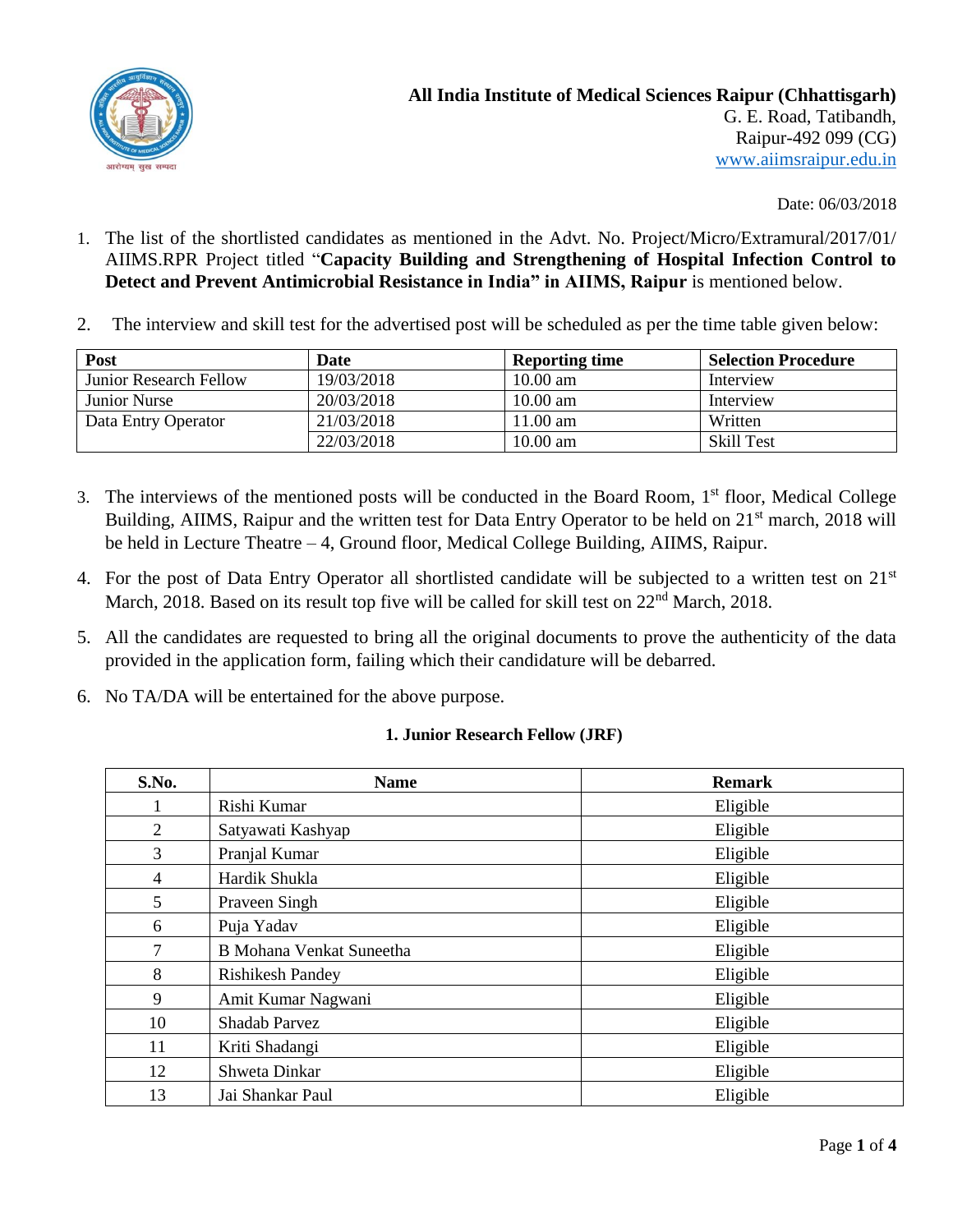| 14 | Jyotisha                | Eligible |
|----|-------------------------|----------|
| 15 | Kuntala Paul            | Eligible |
| 16 | Zam Zam Waqeel          | Eligible |
| 17 | Saswati Ghara           | Eligible |
| 18 | Dibyendu Bhattacharya   | Eligible |
| 19 | Deepanjan Chattopadhyay | Eligible |
| 20 | Rohit Kumar Khetan      | Eligible |
| 21 | Jitendra Kumar Pandey   | Eligible |
| 22 | VikramKumar             | Eligible |
| 23 | Kashmita Yadav          | Eligible |
| 24 | Yamini Sharma           | Eligible |
| 25 | Deepak Kumar Tiwari     | Eligible |
| 26 | Isha Pandey             | Eligible |
| 27 | Gagan Chooramani        | Eligible |
| 28 | Shefali Tiwari          | Eligible |
| 29 | Tanya Barik             | Eligible |
| 30 | <b>Ritu Pandey</b>      | Eligible |
| 31 | Nidhi Sori              | Eligible |

## **Junior Nurse**

| S.No.          | <b>Name</b>        | <b>Remark</b> |
|----------------|--------------------|---------------|
| T              | Sanwar Lal Bishnoi | Eligible      |
| 2              | Manju Sahu         | Eligible      |
| 3              | Devabaktula Swathi | Eligible      |
| $\overline{4}$ | Asha Dewangan      | Eligible      |
| 5              | D Anka Rao         | Eligible      |
| 6              | Manju              | Eligible      |
| 7              | Girdhari Sharma    | Eligible      |
| 8              | Syamili VC         | Eligible      |
| 9              | Anjali Sharma      | Eligible      |
| 10             | Pushpalata Rathore | Eligible      |
| 11             | Ankush Sharma      | Eligible      |
| 12             | Manorama Tarak     | Eligible      |
| 13             | Priyank Pandya     | Eligible      |
| 14             | Pooja Tandon       | Eligible      |
| 15             | Rajneesh Kumawat   | Eligible      |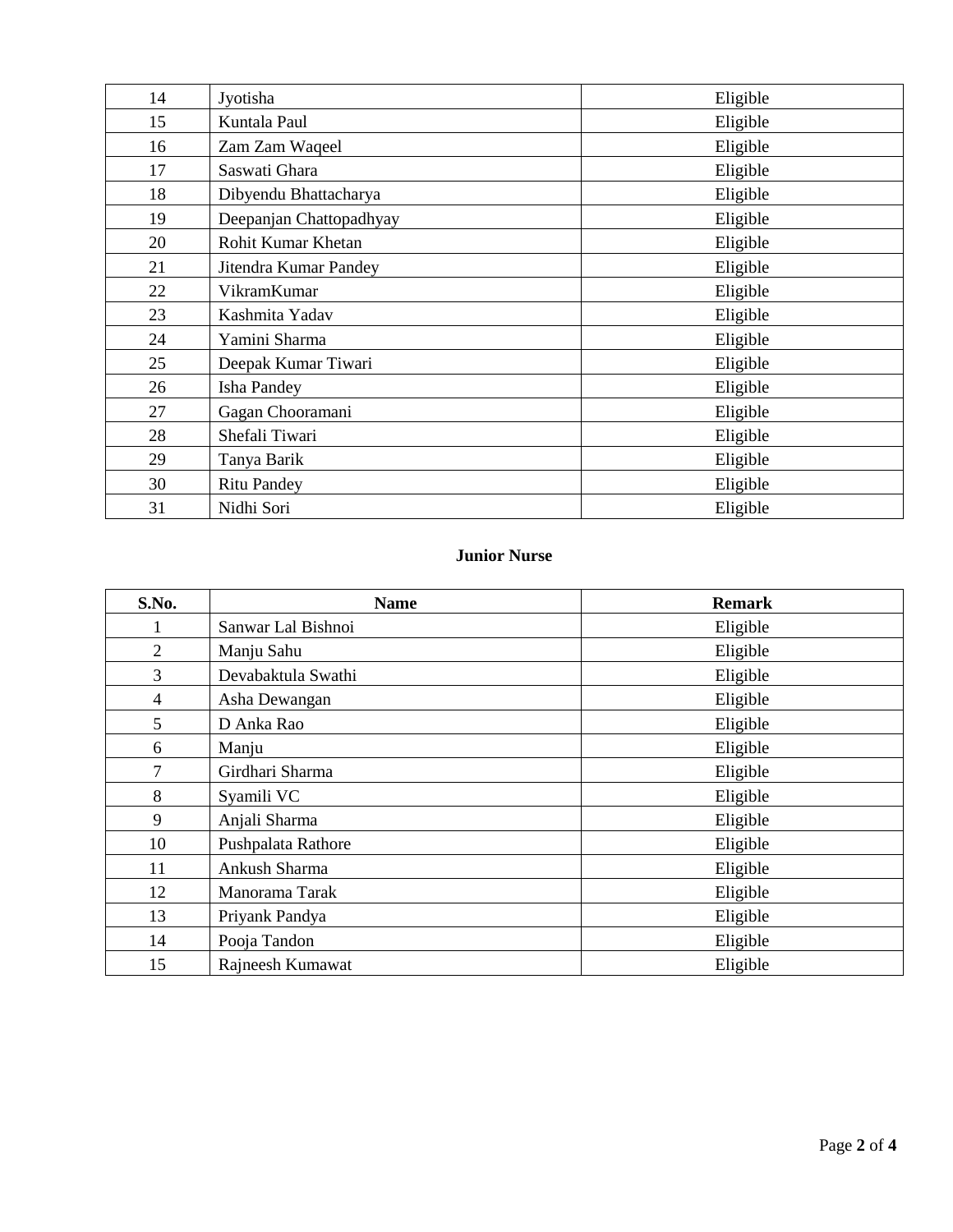## **3. Data Entry Operator**

| S.No.          | <b>Name</b>              | <b>Remark</b> |
|----------------|--------------------------|---------------|
| 1              | Devanand Verma           | Eligible      |
| $\overline{2}$ | Kaleshwar Sen            | Eligible      |
| 3              | <b>Sunil Biswal</b>      | Eligible      |
| $\overline{4}$ | Vedprakash Verma         | Eligible      |
| 5              | Ranjana Sahu             | Eligible      |
| 6              | Lakesh Kumar             | Eligible      |
| 7              | Bigesh Kumar Sahu        | Eligible      |
| 8              | Vimal                    | Eligible      |
| 9              | Shryank Kumar            | Eligible      |
| 10             | Ajit Bhoi                | Eligible      |
| 11             | Harsh Divya              | Eligible      |
| 12             | <b>Avishek Kumar</b>     | Eligible      |
| 13             | Santosh Behera           | Eligible      |
| 14             | Mukesh Kumar Sahu        | Eligible      |
| 15             | Neelam Tamrakar          | Eligible      |
| 16             | Chhama Dewangan          | Eligible      |
| 17             | <b>B.</b> Monika Rathnam | Eligible      |
| 18             | Suman Yadav              | Eligible      |
| 19             | Amit Ekka                | Eligible      |
| 20             | Chitralekha Nishad       | Eligible      |
| 21             | Durga Kumari Sahu        | Eligible      |
| 22             | <b>Khem Diwan</b>        | Eligible      |
| 23             | Chhatrapal Sahu          | Eligible      |
| 24             | Ratna Parihar            | Eligible      |
| 25             | Rahul Kumar Chouhan      | Eligible      |
| 26             | Anita Mahant             | Eligible      |
| 27             | Nimesh Sahu              | Eligible      |
| 28             | Vaibhav Vishwakarma      | Eligible      |
| 29             | Rajesh Kumar Tigga       | Eligible      |
| 30             | Dev Charan Patel         | Eligible      |
| 31             | Sunil Agrawal            | Eligible      |
| 32             | Deepika Soni             | Eligible      |
| 33             | Deepak Kumar             | Eligible      |
| 34             | Sanjay Kumar Dadsena     | Eligible      |
| 35             | Raj Bhan Tiwari          | Eligible      |
| 36             | Dewal Sharma             | Eligible      |
| 37             | Mausomi Karmakar         | Eligible      |
| 38             | Yogeshwar Dewangan       | Eligible      |
| 39             | Manish Das Baghel        | Eligible      |
| 40             | Shivani Yadav            | Eligible      |